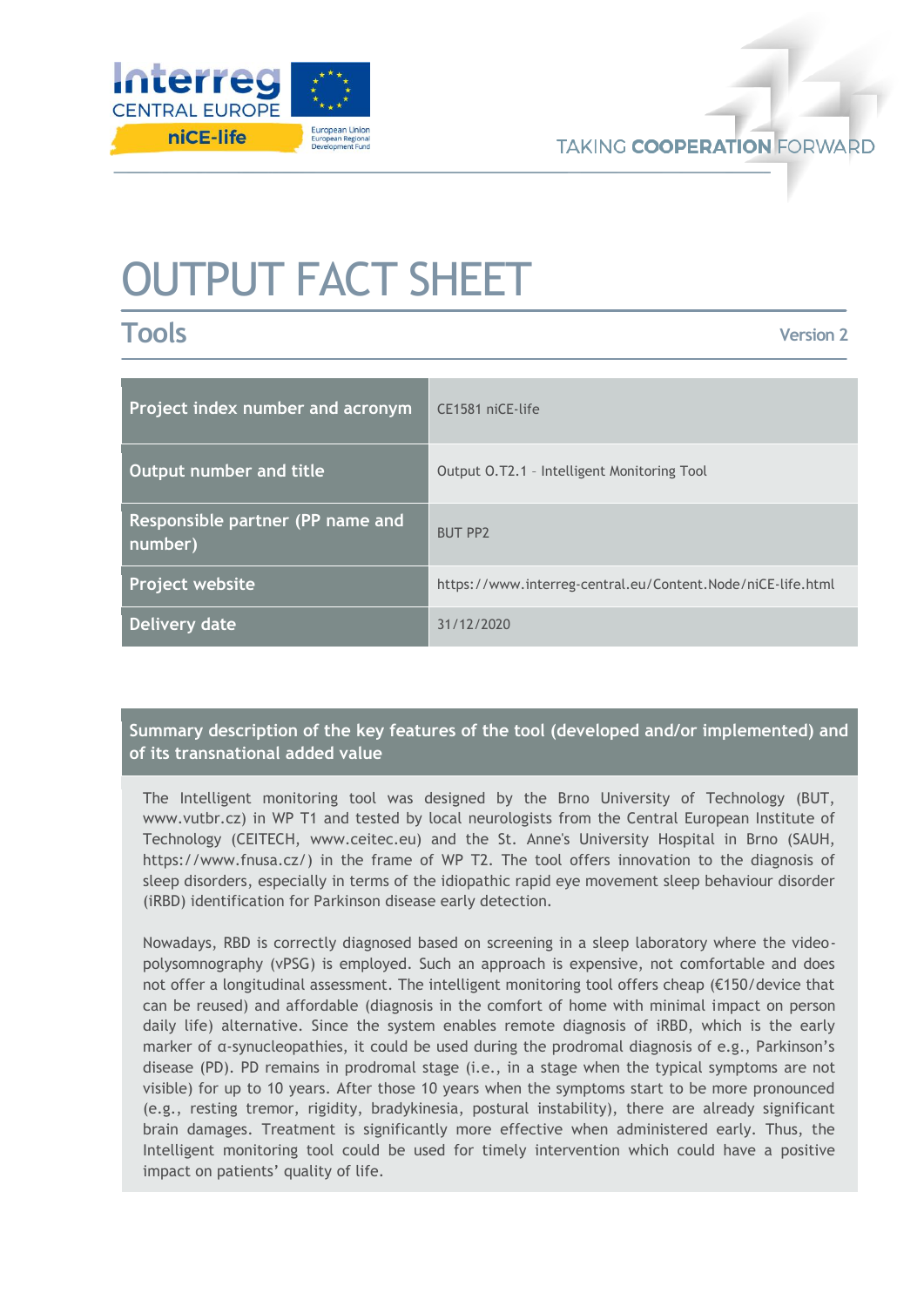

In the scope of WP T2, the Intelligent monitoring tool was locally tested. The questionnaires were provided to experts (neurologists) and also to end users. The results of the local testing were very positive. Findings and observations are currently being incorporated to the design prepared for testing in WP3.

## **NUTS region(s) where the tool has been developed and/or implemented (relevant NUTS level)**

The Intelligent Monitoring Tool was primarily developed in Brno University of Technology, Faculty of Electrical Engineering, Department of Telecommunications (CZ064 NUTS level 3).

The tool is going to be tested and implemented in Samariterbund Burgenland (AT111 NUTS level 3) University Hospital Olomouc (CZ071 NUTS level 3).

### **Expected impact and benefits of the tool for the concerned territories and target groups**

The expected benefits resulting from applying the tool is the possibility to comfortable screening for Parkinson's disease from sleep patterns. The disease develops up to 10 years before the first symptoms and with the visible symptoms there are already extensive and irreversible damage of the brain. There is no cure, early medication significantly slowdown its progress and sleep patterns are one of the early markers of the disease.

From the high-level perspective, the targeted use-case can be described as follows:

- 1. A patient at risk of having/developing sleep disorders (as mentioned in the previous section, this can be a prodromal marker of developing a neurodegenerative disorder such as PD/AD, etc.) borrows an actigraph from a doctor.
- 2. Next, he/she wears it for a couple of days during sleep according to the instructions provided by the doctor to acquire large enough data sample to be analyzed by the sleep monitoring system to compute relevant features describing the potential sleep-related problems and to assess and/or monitor the quality of sleep aiming at early identification of the development of a sleep disorder.
- 3. Then, he/she uploads the sleep data via the web interface/or brings the actigraph to the doctor for the processing and prediction/assessment. Finally, he/she gets a detailed report about his/her sleep from the doctor that is going to act accordingly.

Until these days the development of the tool did not lead to an uptake at policy or institutional level but we are in touch with Brno Municipality and coordinate joint next steps.